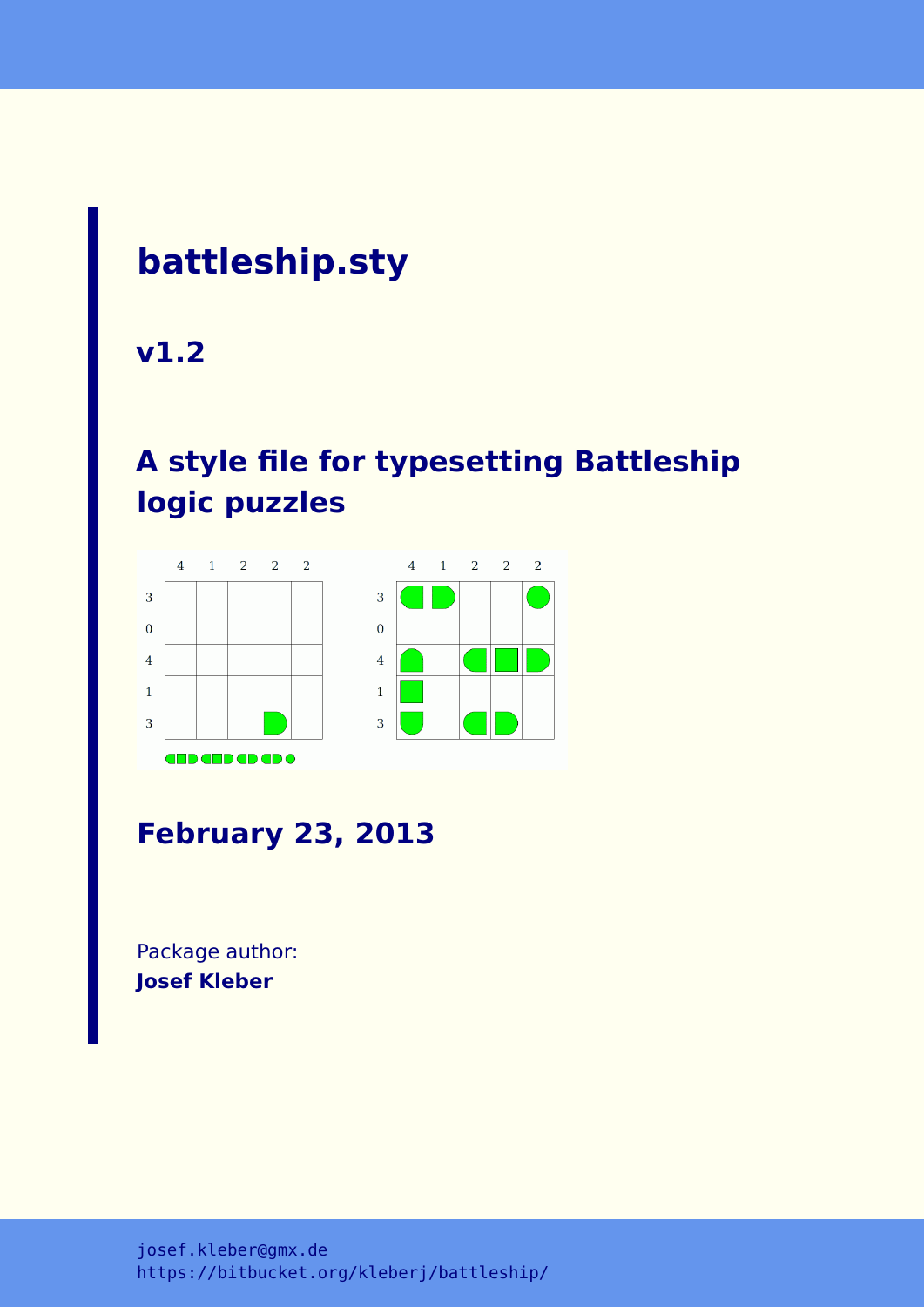| The puzzle<br>1              |                                                                                                | $\overline{\mathbf{2}}$ |
|------------------------------|------------------------------------------------------------------------------------------------|-------------------------|
| 2 Options                    |                                                                                                | 3                       |
| $2.1\,$<br>rows              |                                                                                                | 3                       |
| 2.2                          |                                                                                                | 3                       |
| 2.3                          |                                                                                                | 3                       |
| 2.4                          | width                                                                                          | 3                       |
| 2.5                          | scale                                                                                          | 3                       |
| 2.6                          | fontsize                                                                                       | 3                       |
| 2.7                          | title<br>$\mathbf{1}$ $\mathbf{1}$ $\mathbf{1}$ $\mathbf{1}$                                   | 3                       |
| 2.8                          | counterstyle                                                                                   | 3                       |
| 2.9                          |                                                                                                | 3                       |
| 2.10                         |                                                                                                | 3                       |
| 2.11                         | sbwidth                                                                                        | 4                       |
|                              |                                                                                                | 4                       |
| <b>3</b> Environments<br>3.1 |                                                                                                | 4<br>4                  |
| <b>4 Commands</b>            |                                                                                                | 4                       |
| 4.1                          |                                                                                                | 4                       |
|                              |                                                                                                |                         |
| 4.1.1                        |                                                                                                | 4                       |
| 4.1.2                        |                                                                                                | 4                       |
| 4.1.3                        |                                                                                                | 4                       |
| 4.1.4                        | placewater                                                                                     | 4                       |
| 4.1.5                        |                                                                                                | 5                       |
| 4.2                          | Presentation<br>1.1.1.1<br>$\mathbf{1}$ $\mathbf{1}$ $\mathbf{1}$ $\mathbf{1}$ $\mathbf{1}$    | 5                       |
| 4.2.1                        | shipH<br>$\mathbf{r}$ . $\mathbf{r}$ . $\mathbf{r}$ . $\mathbf{r}$<br>$\overline{\phantom{a}}$ | 5                       |
| 4.2.2                        | $shipV$                                                                                        | 5                       |
| 4.2.3                        | $shipbox$                                                                                      | 5                       |
| 4.2.4                        | definecounterstyle                                                                             | 5                       |
| 4.2.5                        | puzzlecounter                                                                                  | 5                       |
| 4.2.6                        | titleformat                                                                                    | 5                       |
| 4.3                          |                                                                                                | 6                       |
| 4.3.1                        |                                                                                                | 6                       |
| 4.3.2<br>4.3.3               |                                                                                                | 6<br>6                  |

# **[5 Examples & Solutions](#page-6-4) 6**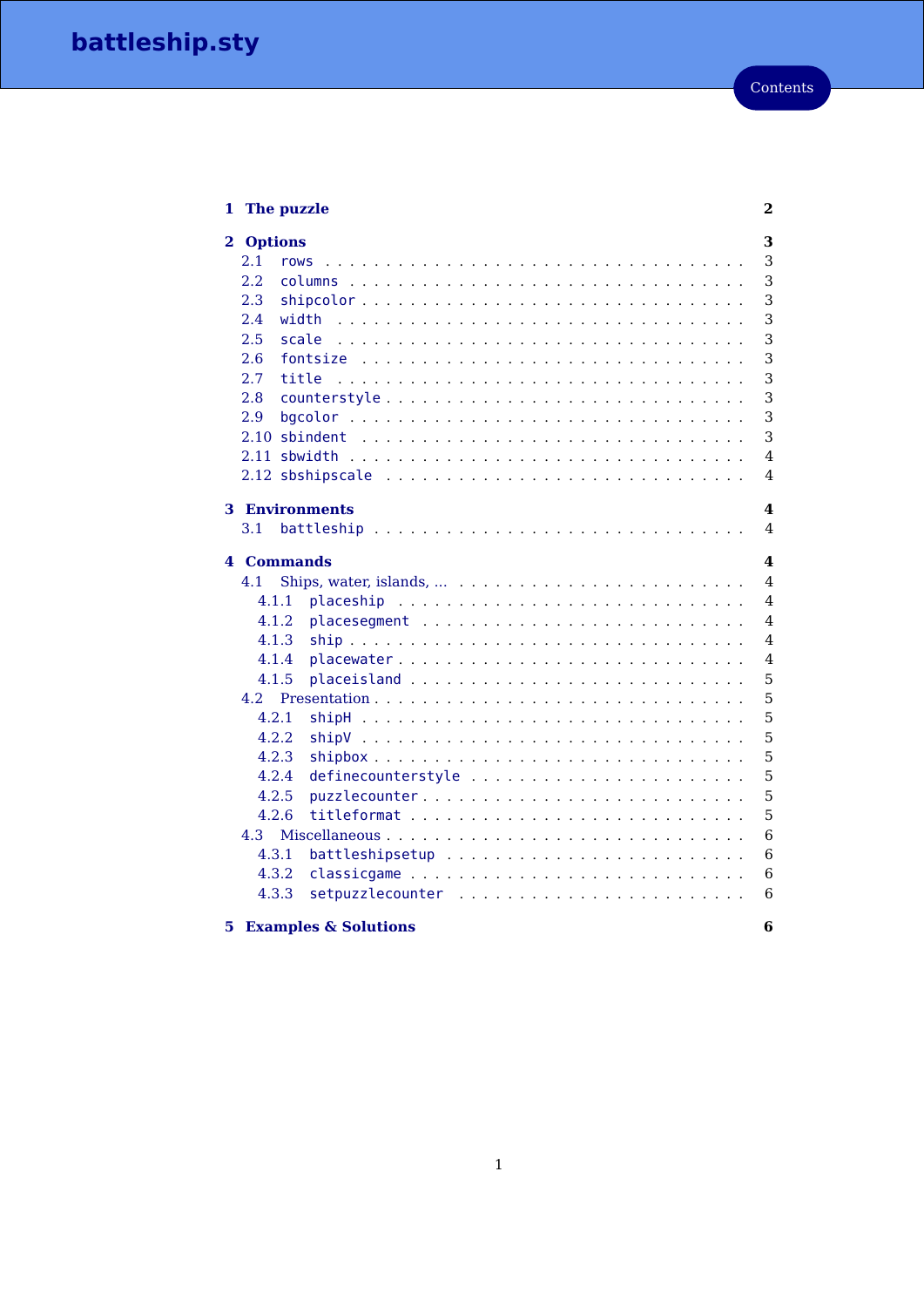# <span id="page-2-0"></span>**1 The puzzle**

Try to find the positions of the ships listed below the puzzle. The numbers on the side of the puzzle reveals how many ship segments can be found in the rows and columns. All remaining fields indicate 'water'. Consider the following rules: The ships are arranged horizontally and vertically. No ship touches another ship at any point, not even diagonally. Here's a little self-explanatory example:

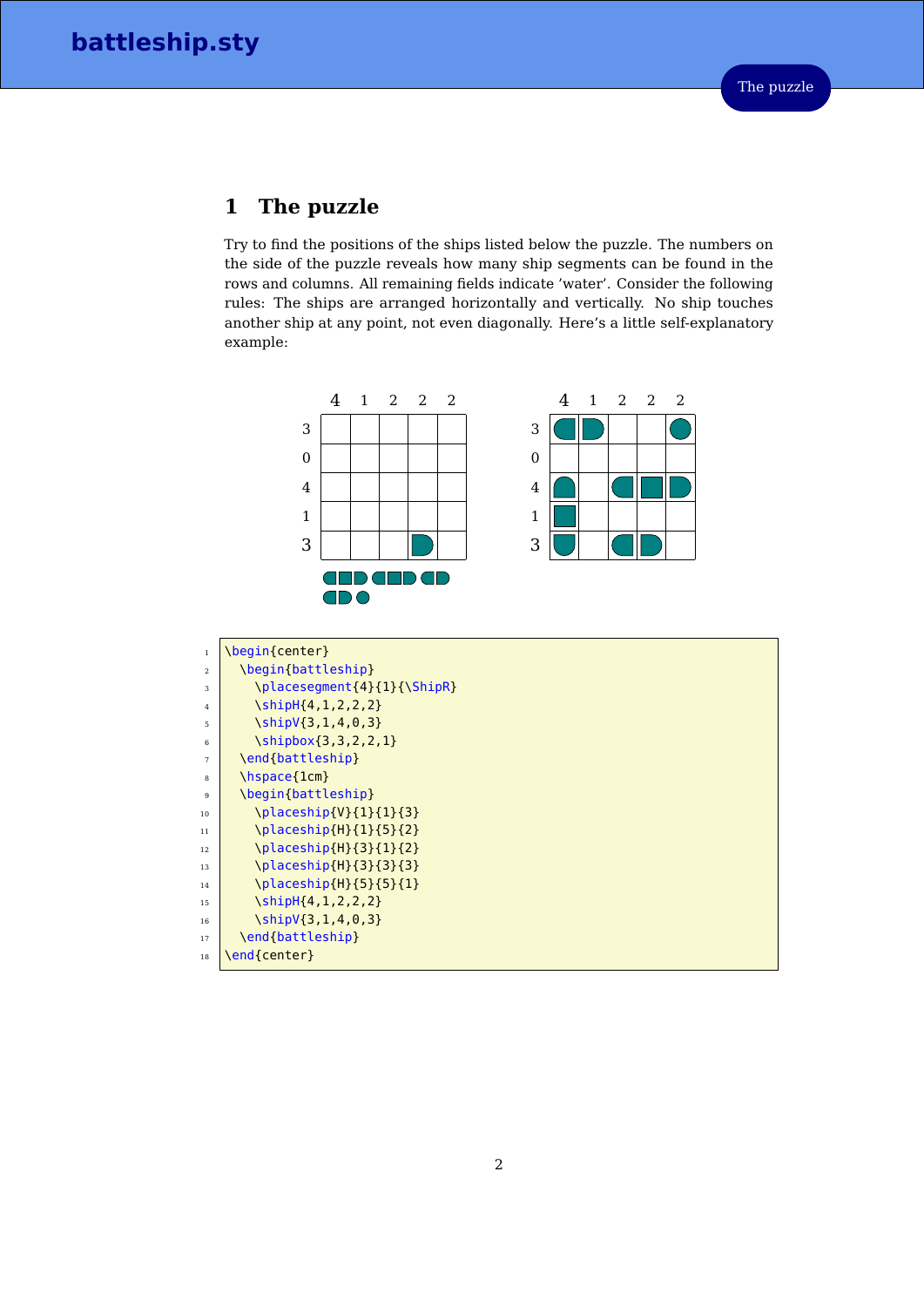# <span id="page-3-0"></span>**2 Options**

# <span id="page-3-1"></span>**2.1 rows (5)**

With the option rows, you can define the number of rows in the grid.

# <span id="page-3-2"></span>**2.2 columns (5)**

With the option columns, you can specify the number of columns in the grid

# <span id="page-3-3"></span>**2.3 shipcolor (green)**

With the option shipcolor, you can set the color of the ship segments.

# <span id="page-3-4"></span>**2.4 width (6cm)**

With the option width, you can set the width of the minipage, in which the grid is typeset.

# <span id="page-3-5"></span>**2.5 scale (1)**

With the option scale, you can scale the size of the grid in the minipage.

# <span id="page-3-6"></span>**2.6 fontsize (Large)**

With the option fontsize, you can specify the size of the numbers next to the grid. Here, the usual  $L^2T_FX$  sizes are used. Possible values: tiny, scriptsize, footnotesize, small, normalsize, large, Large, LARGE, huge, Huge)

# <span id="page-3-7"></span>**2.7 title ({})**

With the option title, you can specify the title of a puzzle.

## <span id="page-3-8"></span>**2.8 counterstyle (none),left,right**

With the option counterstyle, you can define the counter style.

# <span id="page-3-9"></span>**2.9 bgcolor ({})**

With the option bgcolor, you can set the background color of the grid.

# <span id="page-3-10"></span>**2.10 sbindent (0.75cm)**

With the option sbindent, you can define the indent of the ship box below the grid.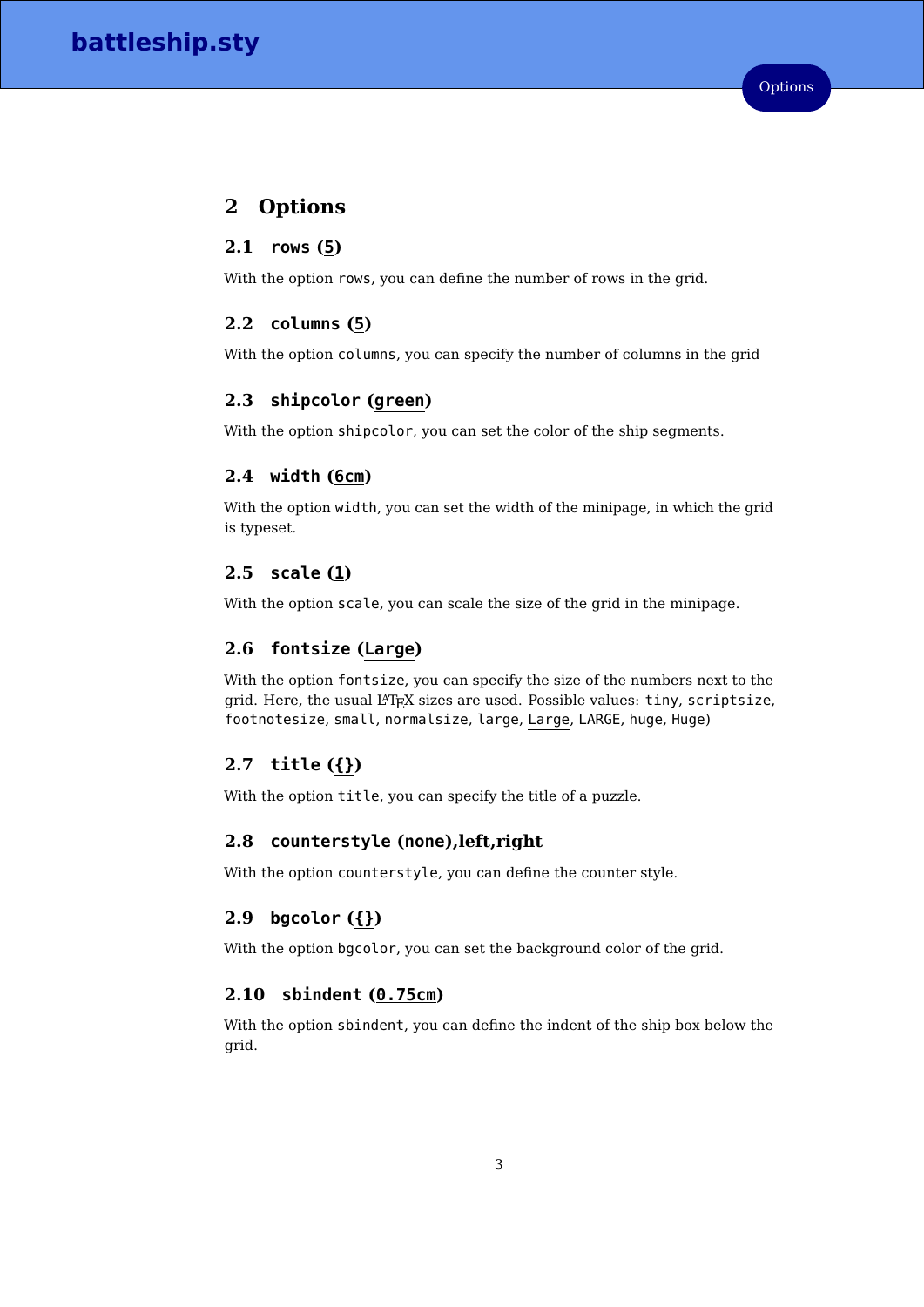### <span id="page-4-0"></span>**2.11 sbwidth (5.15cm)**

With the option sbwidth, you can specify the width of the minipage, in which the ships are typeset.

# <span id="page-4-1"></span>**2.12 sbshipscale (1)**

With the option sbshipscale, you can scale the size of the ships in the ship box.

# <span id="page-4-2"></span>**3 Environments**

#### <span id="page-4-3"></span>**3.1 battleship**

. . . \end{battleship}

 $\begin{pmatrix} \delta_{\text{eq}}\text{int}_{\text{b}}(\text{options}) & \text{the }\text{batt} \text{t} \text{dens} \end{pmatrix}$  and  $\text{options}$  and  $\text{batt}$  the central core of the style file. With the optional argument of the environment, you can reset the options with local scope. Here, a blank grid is created that you can fill with ships using other commands.

# <span id="page-4-4"></span>**4 Commands**

## <span id="page-4-5"></span>**4.1 Ships, water, islands, ...**

#### <span id="page-4-6"></span>**4.1.1 placeship**

 $\{\langle column \rangle\}\{\langle row \rangle\}\{\langle length \rangle\}$ 

 $\Delta$  \placeship{ $\langle$ direction $\rangle$ } With the command  $\Delta$ placeship you can place complete ships in the grid. It expects the specification of the direction as horizontal (H) or vertical (V). Furthermore, it requires the starting coordinates and the length of the ship.

#### <span id="page-4-7"></span>**4.1.2 placesegment**

 $\{\langle ship segment \rangle\}$ 

\placesegment{\column}}{\row}} The command **\placesegment** is used for the placement of ship segments in the grid. In the mandatory argument  $\langle$ ship segment $\rangle$ , you can use the following commands:

| <b>\Ship</b>  | $\bullet$      | $\sim 10$ | \ShipC        |
|---------------|----------------|-----------|---------------|
| <b>\ShipL</b> | $\blacksquare$ | $\Box$    | <b>\ShipR</b> |
| <b>\ShipB</b> | U              | $\bigcap$ | <b>\ShipT</b> |

#### <span id="page-4-8"></span>**4.1.3 ship**

The command \ship was replaced by the \placesegment command. The command \ship is deprecated and should not be used longer. It may still be used, but it is not recommended.

#### <span id="page-4-9"></span>**4.1.4 placewater**

 $\langle$ olacewater{(column)}{(row)} With the command \placewater you can place water markers ( $\bullet$ ) in the grid.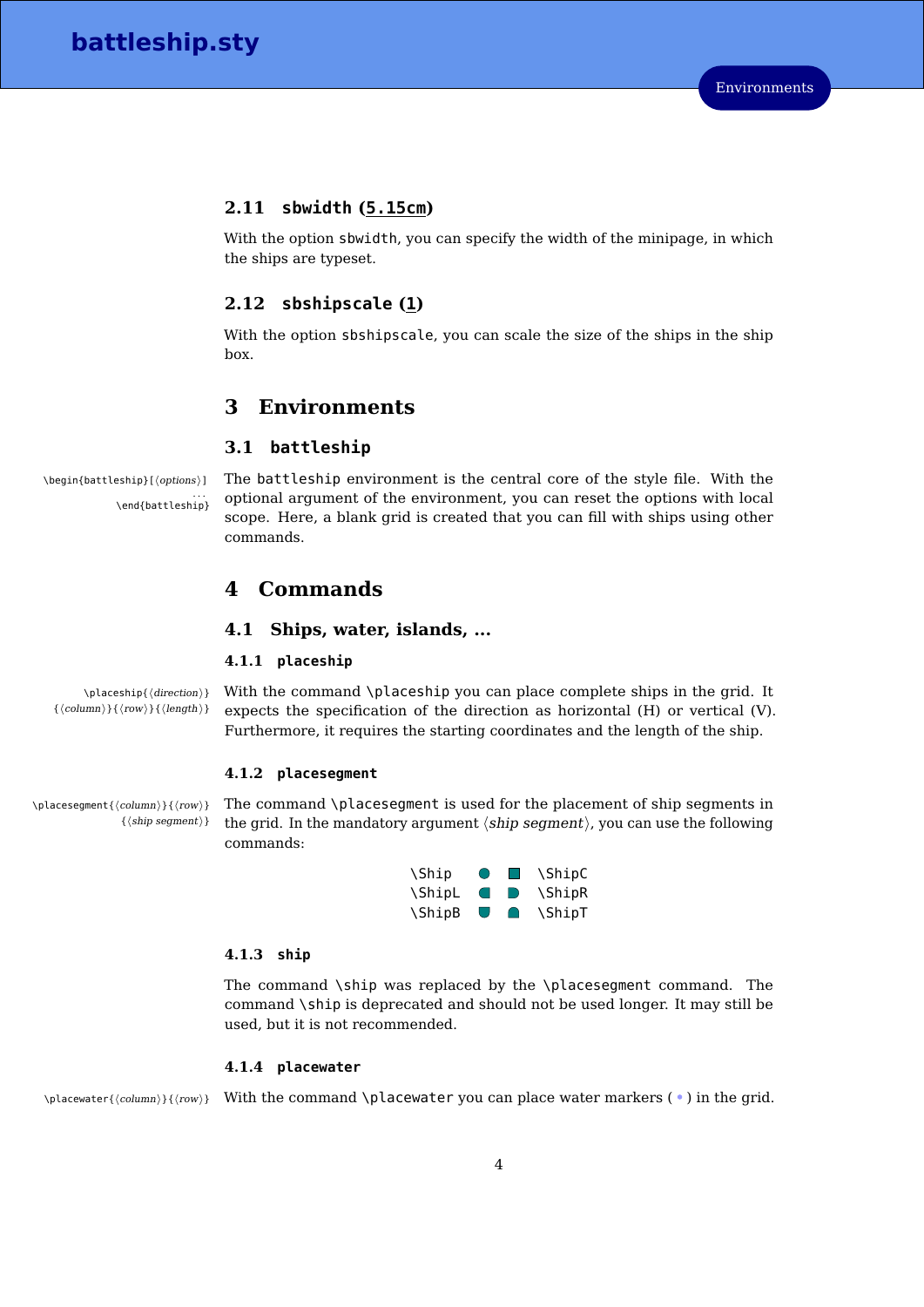#### <span id="page-5-0"></span>**4.1.5 placeisland**

```
\Delta \placeisland{\column}}{\row}} With the command \placeisland you can place islands (\binom{?}{?}) in the grid. The
                  island outlines are created randomly: \Box, \Box, \Box, ...
```
### <span id="page-5-1"></span>**4.2 Presentation**

#### <span id="page-5-2"></span>**4.2.1 shipH**

 $\sin\theta_{\text{csv list}}$  The command  $\sin\theta$  typesets the horizontal numbers above the grid. It expects a comma-separated list as an argument.

#### <span id="page-5-3"></span>**4.2.2 shipV**

 $\binom{\text{csv} list}{\text{csv} list}$  The command  $\lambda$ shipV typesets the vertical numbers beside the grid. It also expects a comma separated list.

#### <span id="page-5-4"></span>**4.2.3 shipbox**

<sup>6</sup> }

 $\langle$ {\shipbox}{\csv list}} The command \shipbox defines the number and size of the ships, which are typeset under the grid.

#### <span id="page-5-5"></span>**4.2.4 definecounterstyle**

 $\setminus$ definecounterstyle{ $\land$ name $\rangle$ } The command  $\setminus$ definecounterstyle allows you to define your own styles. For  $\{\langle definition \rangle\}$ example, the style left is defined as follows:

|                | 1 \definecounterstyle{left}{                             |
|----------------|----------------------------------------------------------|
| $\overline{a}$ | \begingroup\reversemarginpar\marginnote{                 |
| $\overline{3}$ | \tikz\node[shape=rectangle,fill=yellow!40,inner sep=7pt, |
| 4              | draw, rounded corners=3pt, thick]                        |
| 5              | $\{\Huge\{\nuzzlecounter\};\}$ [-23pt]\endqroup          |

To typeset the counter into the margin we use the command \marginnote. We need to use the command \reversemarginpar to set the counter into the left margin. Of course, we must use this command in a group for local scope. Finally we use \puzzlecounter in a \tikz node with a vertical offset of 23 points.

#### <span id="page-5-6"></span>**4.2.5 puzzlecounter**

\puzzlecounter The command \puzzlecounter provides the counter in textual form to use it for example in \definecounterstyle.

#### <span id="page-5-7"></span>**4.2.6 titleformat**

\titleformat{(format)} With the command \titleformat, you can define the format of the title. By default, the definition is as follows:

\titleformat{\centering\Large\color{blue}}